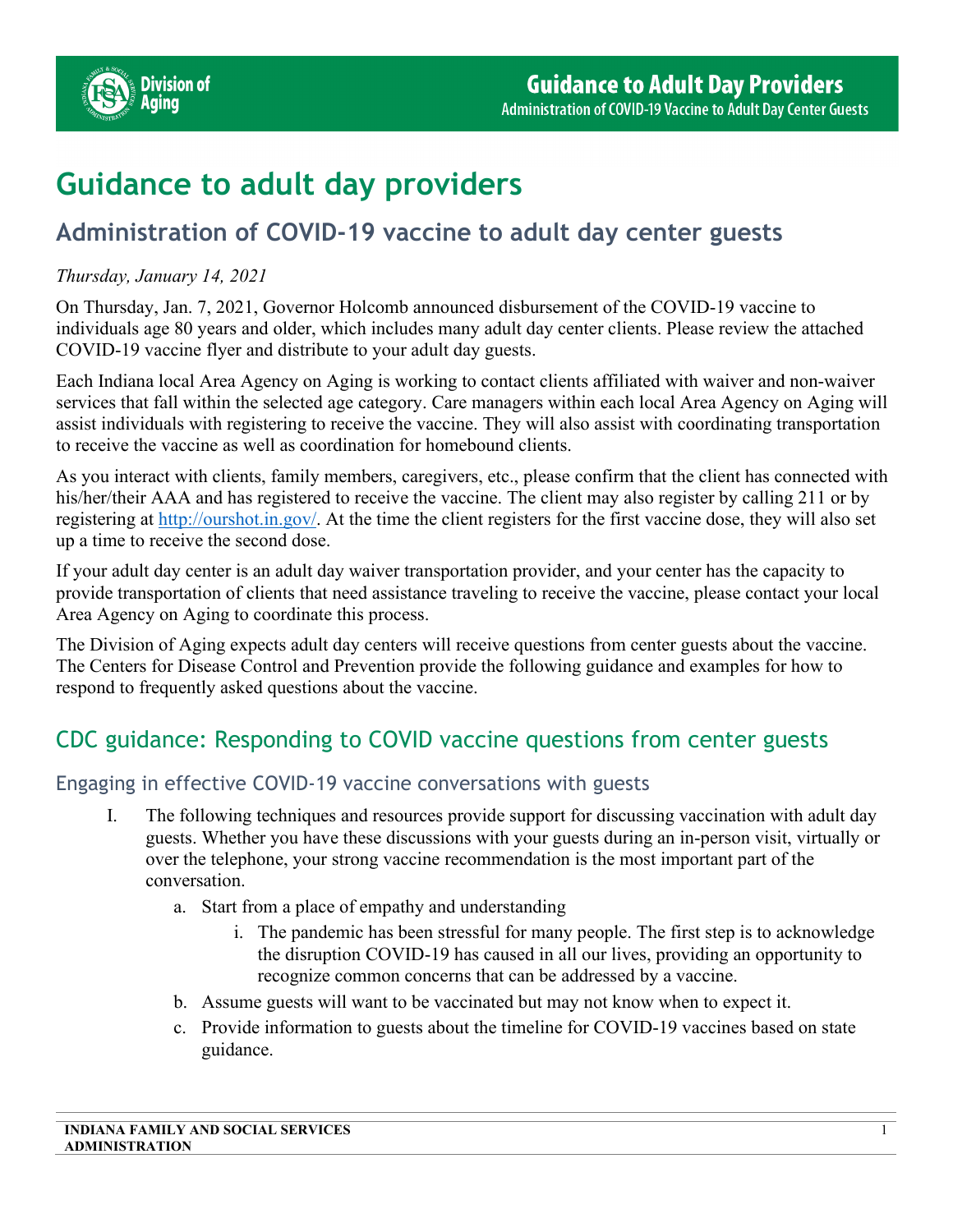

- i. It is understandable how concerning it could be for your center guests if they cannot be vaccinated right away. Encourage them to continue taking steps to protect themselves from COVID-19
- ii. Let them know how you plan to share updates about vaccine availability.
- d. Give your strong recommendation
	- i. Let your guests know you plan to recommend COVID-19 vaccination for them. Clients consistently rank providers as their most trusted source for vaccine information. In this unique position, you are able to provide a strong recommendation that is critical for vaccine acceptance.
	- ii. Share the importance of COVID-19 vaccines to protect clients' health, as well as the health of those around them, or talk about your personal plans to get a COVID-19 vaccine.

#### **Example.**

*"I strongly recommend you get a COVID-19 vaccine once it is widely available…" "…This shot is especially important for you because of your underlying health condition."* 

*"…I believe in this vaccine so strongly that I plan to get it as soon as it is available."* 

- e. Listen to and respond to guest questions
	- i. If a guest has concerns or questions, this doesn't necessarily mean they won't accept a COVID-19 vaccine. Sometimes clients simply want your answers to their questions.
	- ii. Your willingness to listen to their concerns will play a major role in building trust in you and your recommendation. Make it clear that you understand they have questions, and you want to answer them, so they feel confident in choosing to get vaccinated.
	- iii. Seek to understand your guests' concerns and provide information they need in a way they can understand it. Explore some of the vaccine questions patients ask about most and find tips for how to answer their questions: [Answering patient's questions.](https://www.cdc.gov/vaccines/covid-19/hcp/answering-questions.html)
- f. Wrapping up the conversation
	- i. Once you've answered their questions, let your guests know that you are open to continuing the conversation.
	- ii. Encourage guests to take at least one action, such as:
		- 1. Scheduling another appointment, or
		- 2. Reading the additional information you provide them about COVID-19 vaccination.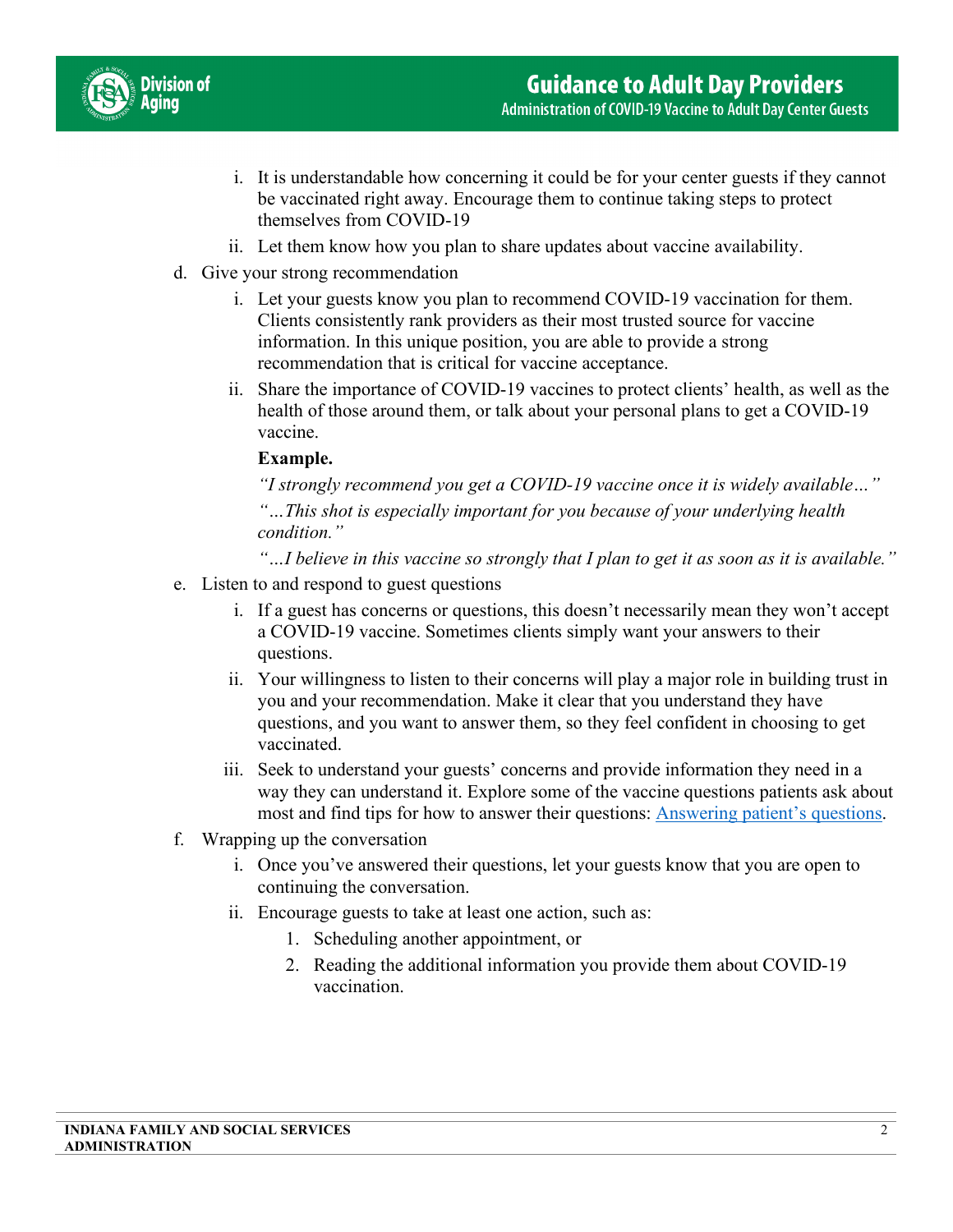

# Guest questions about vaccine safety

- II. Because these vaccines are new, client comfort level with when to get vaccinated will vary. Continue to remind them about the importance of getting a COVID-19 vaccine during future routine visits. Guests may ask: *How do we really know if COVID-19 vaccines are safe?* To respond, you can explain how:
	- a. The Food and Drug Administration carefully reviews all safety data from clinical trials and an authorizes emergency vaccine use only when the expected benefits outweigh potential risks.
	- b. The Advisory Committee on Immunization Practices reviews all safety data before recommending any COVID-19 vaccine for use. [Learn how ACIP makes vaccine](https://www.cdc.gov/vaccines/acip/committee/role-vaccine-recommendations.html)  [recommendations.](https://www.cdc.gov/vaccines/acip/committee/role-vaccine-recommendations.html)
	- c. FDA and CDC will continue to monitor the safety of COVID-19 vaccines, to make sure even very rare side effects are identified.
	- d. A guest should not be vaccinated if he/she currently has a fever or are not feeling well, are pregnant or are younger than 16.

### **Example:**

*COVID-19 vaccines were tested in large clinical trials to make sure they meet safety standards. Many people were recruited to participate in these trials to see how the vaccines offers protection to people of different ages, races and ethnicities, as well as those with different medical conditions.* 

# Guest questions about known side effects

- III. Some COVID-19 vaccines may be more reactogenic than vaccines that people are familiar with. It is important to set this expectation with your client, in case they experience a strong reaction. Guests may ask: *How much will the shot hurt? Can it cause you to get very sick?* To respond, you can:
	- a. Explain what the most common side effects from vaccination are and how severe they may be.
	- b. Provide a comparison if it is appropriate for the client (for example, pain after receiving Shingrix for older adults who have received it).
	- c. Make sure clients know that a fever is a potential side effect and when they should seek medical care.
	- d. Let them know that symptoms typically go away on their own within a week. Also let them know when they should seek medical care if their symptoms don't go away.
	- e. Explain that the vaccine cannot give someone COVID-19.
	- f. Explain that side effects are a sign that the immune system is working.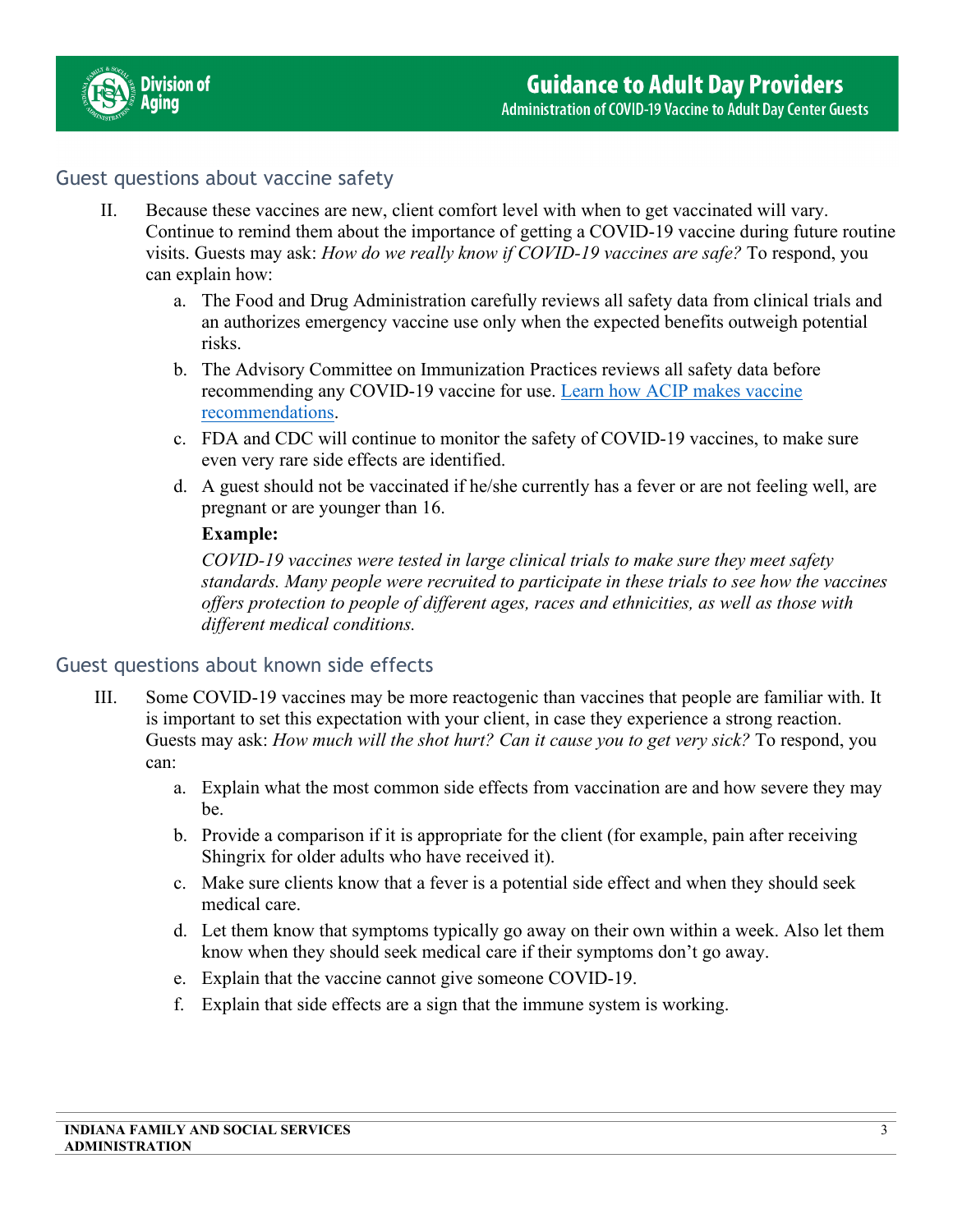

# **Example:**

*"Most people do not have serious problems after being vaccinated. We will understand more about mild side effects of the COVID-19 vaccine before we start to use it. However, your arm may be sore, red or warm to the touch. These symptoms usually go away on their own within a week. Some people report getting a headache or fever when getting a vaccine. These side effects are a sign that your immune system is doing exactly what it is supposed to do. It is working and building up protection to disease."* 

# Guest questions about unknown, serious, long-term side effects

- IV. Due to the relative speed with which these vaccines were developed, guest concerns about longterm side effects are reasonable and to be expected. Guests may ask: *How do we know that these vaccines are safe when they are so new? Couldn't they cause problems that we don't know about yet? What about long-term problems?* To respond, you can:
	- a. Explain how FDA and CDC are continuing to monitor safety, to make sure even long-term side effects are identified.
	- b. Reassure guests that COVID-19 vaccines will be continuously monitored for safety after authorization, and ACIP will take action to address any safety problems detected.
	- c. Compare the potential serious risk of COVID-19 infection to what is currently known about the safety of COVID-19 vaccines.
	- d. For Pfizer, the side effects reported were fatigue at 3.8% and headache at 2%. Individuals may experience fatigue, headache or other symptoms such as fever, just as they do with a flu shot or shingles vaccine. These are temporary and indicate that your body's immune system is reacting properly.

### **Example:**

*COVID-19 vaccines are being tested in large clinical trials to assess their safety. However, it does take time, and more people getting vaccinated before we learn about very rare or long-term side effects. That is why safety monitoring will continue. CDC has an independent group of experts that reviews all the safety data as it comes in and provides regular safety updates. If a safety issue is detected, immediate action will take place to determine if the issue is related to the COVID-19 vaccine and determine the best course of action.* 

### Guest questions about dosages

- V. The same vaccine brand must be used for both shots. Guests may ask: *How many shots am I going*  to need? To respond, you can:
	- a. Explain that two shots are generally needed to provide the best protection against COVID-19 and that the shots are given several weeks apart. The first shot primes the immune system, helping it recognize the virus, and the second shot strengthens the immune response.
	- b. When applicable, assist the client in contacting his/or local Area Agency on Aging or 211 to register for a vaccine appointment.